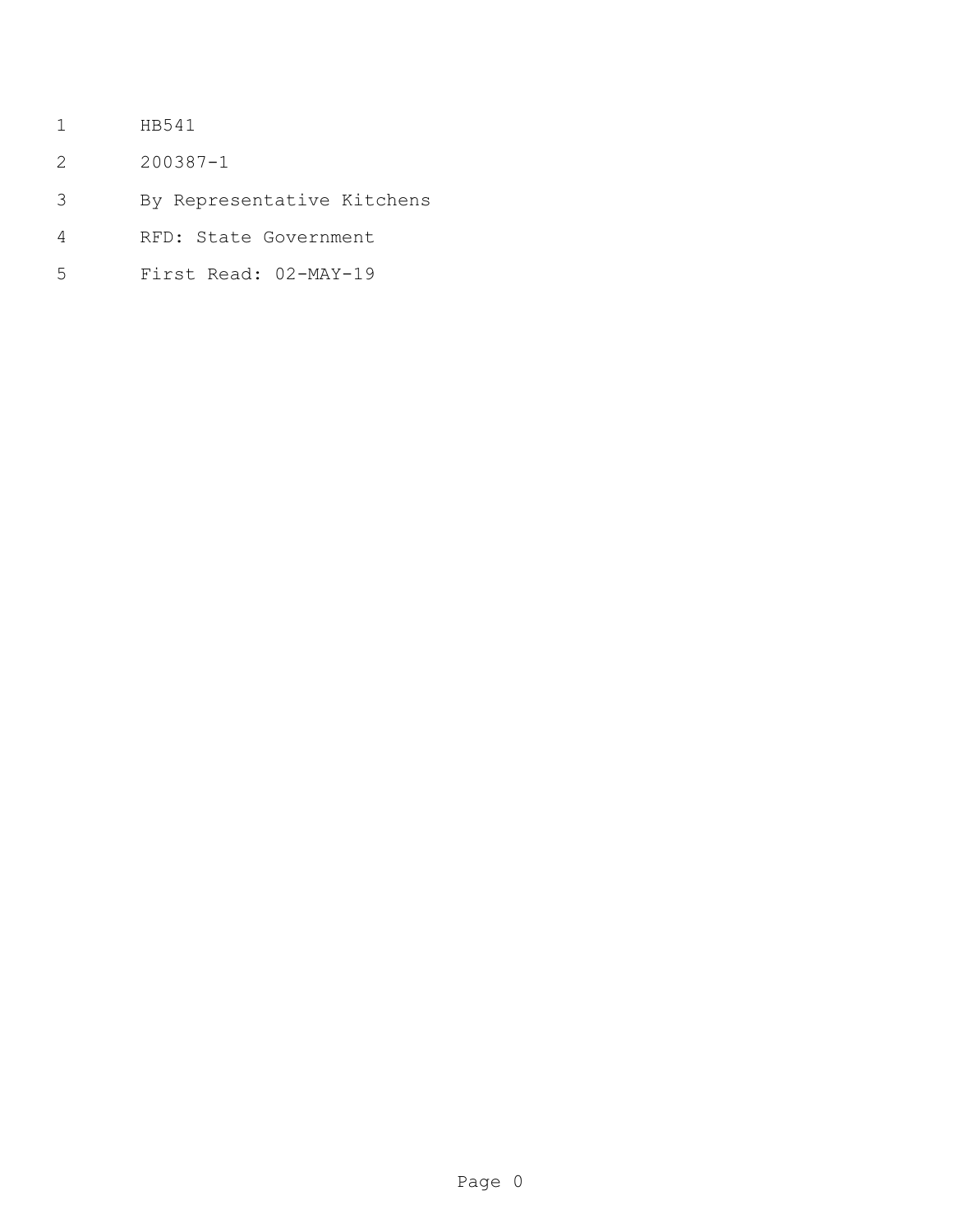| $\mathbf 1$    | 200387-1:n:05/01/2019:AHP/ma LSA2019-1644                      |
|----------------|----------------------------------------------------------------|
| 2              |                                                                |
| 3              |                                                                |
| 4              |                                                                |
| 5              |                                                                |
| 6              |                                                                |
| 7              |                                                                |
| 8              | SYNOPSIS:<br>This bill would require an employer to            |
| $\overline{9}$ | utilize specified quidelines in order to determine             |
| 10             | whether a worker is engaged in employment for                  |
| 11             | purposes of employment benefits and tax                        |
| 12             | liabilities.                                                   |
| 13             | This bill would also require a state agency,                   |
| 14             | when applicable, to utilize those same specified               |
| 15             | quidelines to determine whether a worker is to be              |
| 16             | considered as an employee.                                     |
| 17             |                                                                |
| 18             | A BILL                                                         |
| 19             | TO BE ENTITLED                                                 |
| 20             | AN ACT                                                         |
| 21             |                                                                |
| 22             | Relating to employment; to require an employer to              |
| 23             | utilize specified quidelines in order to determine whether a   |
| 24             | worker is engaged in employment for purposes of employment     |
| 25             | benefits and tax liabilities; and to require a state agency,   |
| 26             | when applicable, to utilize those same specified guidelines to |
| 27             | determine whether a worker is to be considered as an employee. |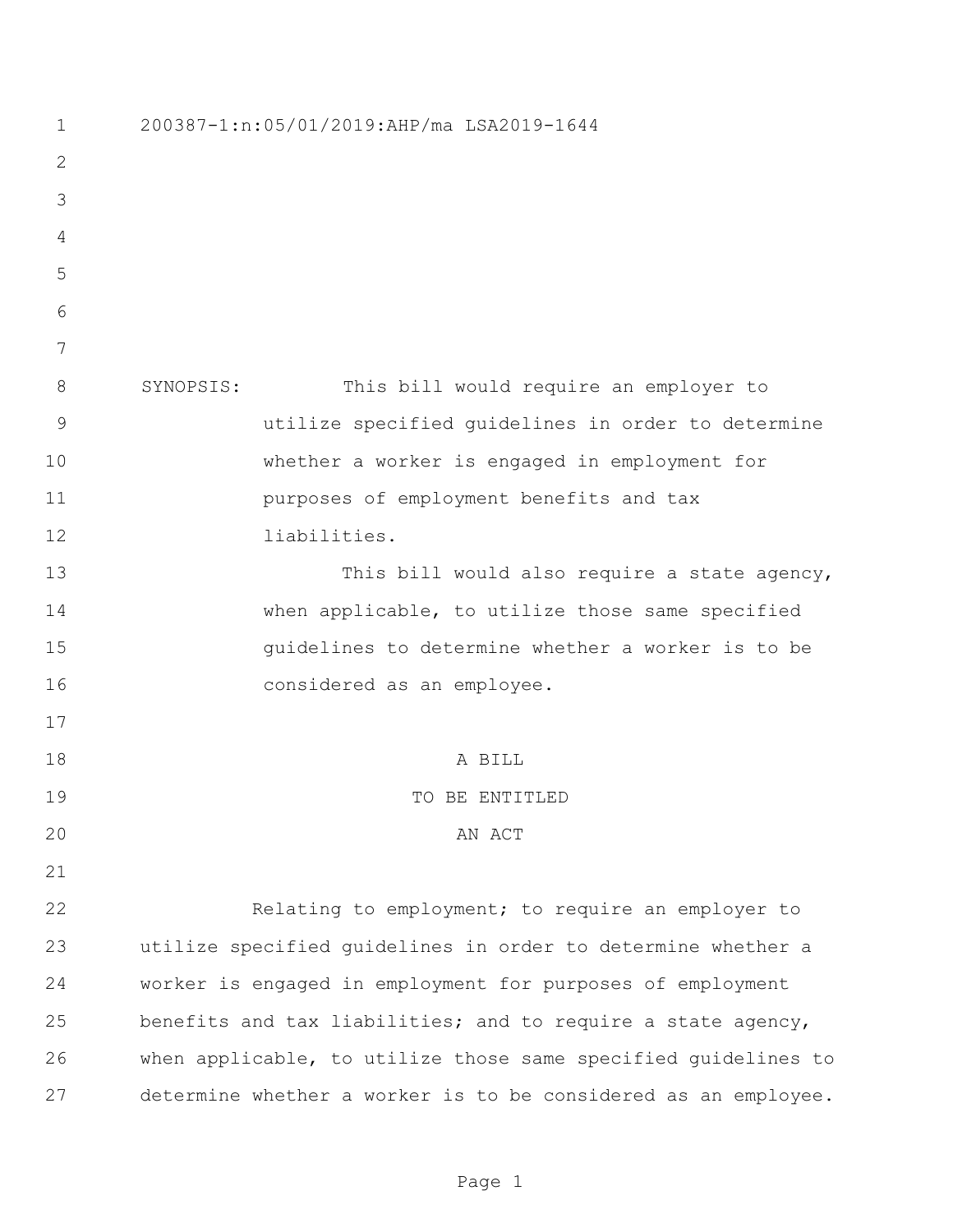BE IT ENACTED BY THE LEGISLATURE OF ALABAMA:

 Section 1. For purposes of determining eligibility for benefits and protections pursuant to Title 25 of the Code of Alabama 1975, relating to employment and unemployment, or for determining tax liability for employees and employers pursuant to Title 40 of the Code of Alabama 1975, relating to revenue and taxation, an employer or state agency responsible for determining the employment status of an individual shall utilize the 20 factor test enumerated by the Internal Revenue Service in Rev. Rul. 87-41, 1987-1 C.B. 296, in making its determination and shall consider all of the following: (1) Whether a person for whom a service is performed 13 has the right to require compliance with instructions, including when, where, and how a worker is to work. (2) Whether a worker is required to receive training, including, but not limited to: 17 a. Working with an experienced employee. b. Corresponding with the person for whom a service is performed. c. Attending meetings. 21 d. Other training methods. (3) Whether a worker's services are integrated into the business operation of the person for whom a service is performed and are provided in a way that shows the worker's services are subject to the direction and control of the person for whom a service is performed.

Page 2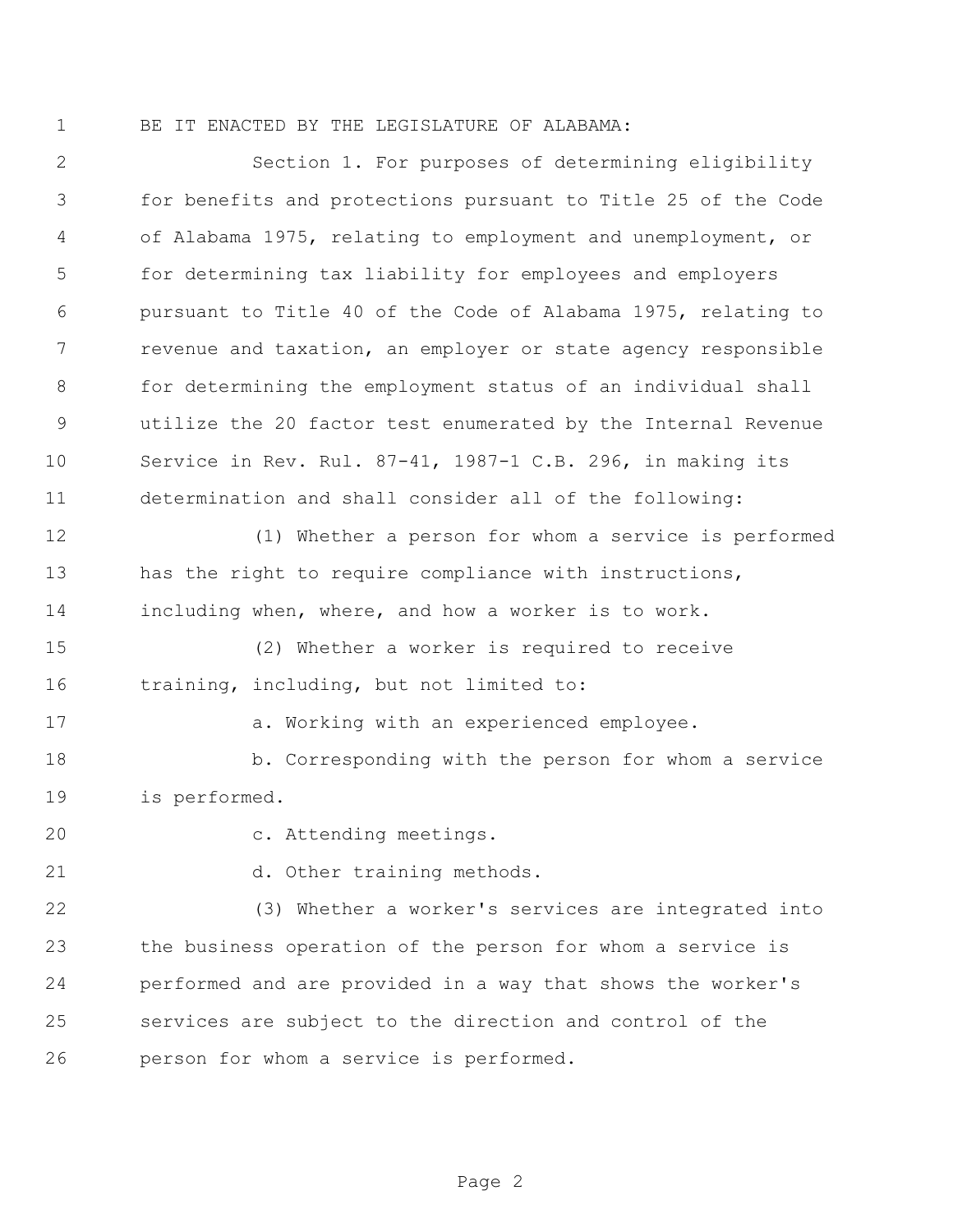(4) Whether a worker's services are required to be performed personally, indicating an interest in the methods used and the results.

 (5) Whether a person for whom a service is performed hires, supervises, or pays assistants.

 (6) Whether a continuing relationship exists between a worker performing services and a person for whom a service is performed.

 (7) Whether a worker performing a service has work hours set by the person for whom a service is performed.

 (8) Whether a worker is required to devote substantially full time to the business of the person for whom a service is performed, indicating the person for whom a service is performed has control over the amount of time the worker spends working and by implication restricts the worker from obtaining other gainful work.

 (9)a. Whether the work is performed on the premises of the person for whom a service is performed, or the person for whom a service is performed has control over where the work takes place.

 b. A person for whom a service is performed has control over where the work takes place if the person has the right to do any of the following:

 1. Compel the worker to travel a designated route. 2. Compel the worker to canvass a territory within a certain time.

Page 3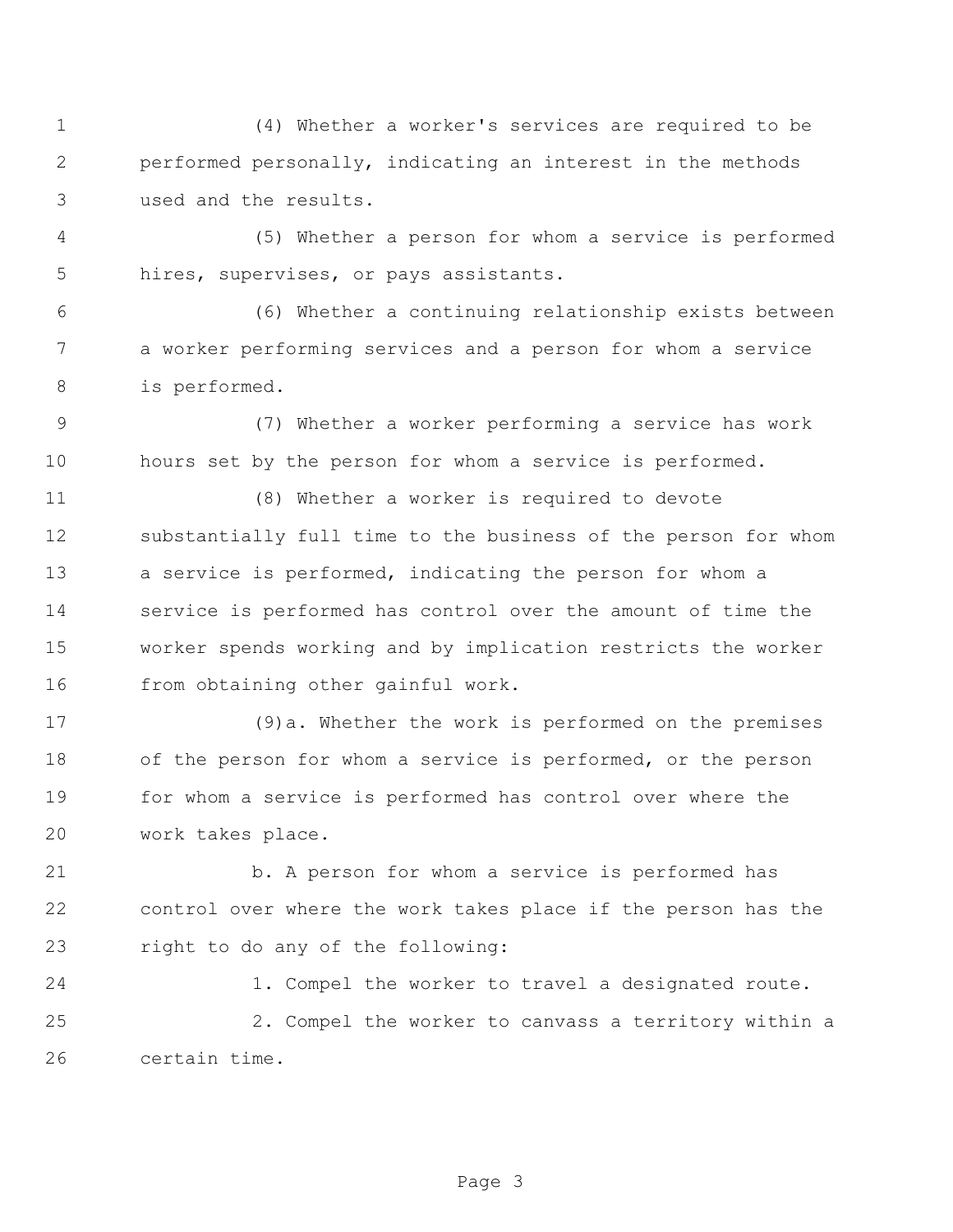1 3. Require that the work be done at a specific place, especially if the work could be performed elsewhere.

 (10) Whether a worker is required to perform services in the order or sequence set by the person for whom a service is performed or the person for whom a service is performed retains the right to set the order or sequence.

 (11) Whether a worker is required to submit regular oral or written reports to the person for whom a service is performed.

 (12) Whether a worker is paid by the hour, week, or month except when he or she is paid by the hour, week, or month only as a convenient way of paying a lump sum agreed upon as the cost of a job.

 (13) Whether a person for whom a service is performed pays the worker's business or traveling expenses.

 (14) Whether a person for whom a service is performed provides significant tools and materials to the worker performing services.

 (15) Whether a worker invests in the facilities used in performing the services.

 (16) Whether a worker realizes a profit or suffers a loss as a result of the services performed that is in addition to the profit or loss ordinarily realized by an employee.

 (17) Whether a worker performs more than de minimis services for more than one person or firm at the same time, unless the persons or firms are part of the same service arrangement.